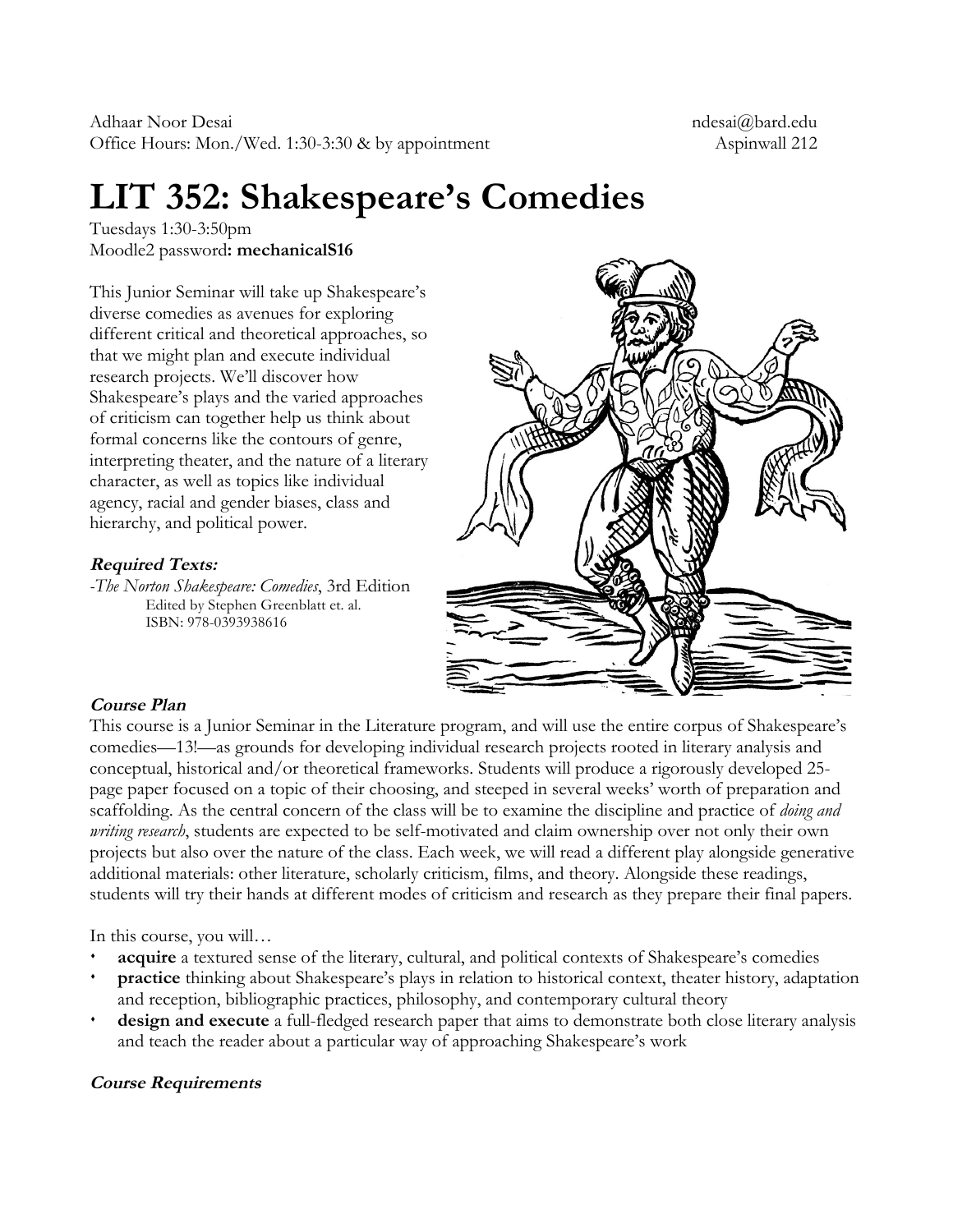This course is designed to help you write a research paper that demonstrates not only your skills as a reader of texts but also your ability to develop and execute a research agenda. As such, there are aspects of this course that I will leave in your hands, including (after the first two weeks) the schedule of our readings. The large portion of your grade in this class will be the final research paper, which you begin work on *today.* You may do a research project on any aspect of Shakespeare's Comedies that excites you (thematic issues, historical context, theater history & practices, political theory, adaptations/reception, sources and analogues, feminist/queer readings, the history of science... really, anything), but I'll need to see week by week progress that develops your project and adds nuance to your critique. There are a few ways in which you will check-in with me about your progress in this class, and these check-ins will constitute the other portion of your grade.

- 1. Final Research Paper (25 pages)– 30%
- 2. Presence and participation in class discussions  $-20\%$

-5% of your participation grade is contingent on you submitting a weekly response question for class discussion (more details below)

-5% of your participation grade will be based on a 10 minute presentation on your ongoing research to be done in the second half of term

3. Short assignments—20%

Week 2: Reflection assignment (1-2 pages)

Weeks 7-9; 11-14: Discovery/Research responses (1-2 page responses)

4. Short papers--  $30\%$ 

Week 3 (2/19): Close Reading (2-3 pages; 5%)

Week 6 (3/22): Short essay (7 pages; 15 %)

Week 10 (4/15): Historical Context / Reception / Theory Report (4-5 pages; 10%)

# **Weekly Responses**

One of the most challenging parts of learning how to design research projects is developing the ability to ask productive questions. You never know how productive a question will be until try to answer it, however (such is the nature of not knowing), but there are certain types of questions (detailed, focused, specific, sufficiently considered) with unobvious answers that are certainly more conducive to discussion, demand more research, and frankly, more exciting to pursue. To strengthen this muscle, you will be responsible for generating at least 1 question about each week's texts/readings for class and emailing it to me by midnight the night before class (Monday night). On Tuesday morning, I'll compile these questions and post them on the course Moodle2 site so that you can have a chance to peruse all of them before class. I'll consult these questions in my preparation for discussion, and we'll talk about strategies for addressing them (or whether they are good questions or not!). These questions might well be the prompt for your big research project, and you are encouraged to try and build upon your question in each subsequent week—feel free develop a fixation or set of problems that you are invested in, and track them throughout each week!

# **Paper submission policy**

Late papers are accepted, but reduced 1/3 of a letter grade for each day late, beginning immediately after the session at which the paper is due. Extensions for assignments are generally available, but must be requested at least 48 hours before the paper is due. All papers must be formatted according to the guidelines on the style-sheet on Moodle. For more details on grading, revisions, extensions, and lateness, see the exhaustive "Revision, Extension, and Lateness" document.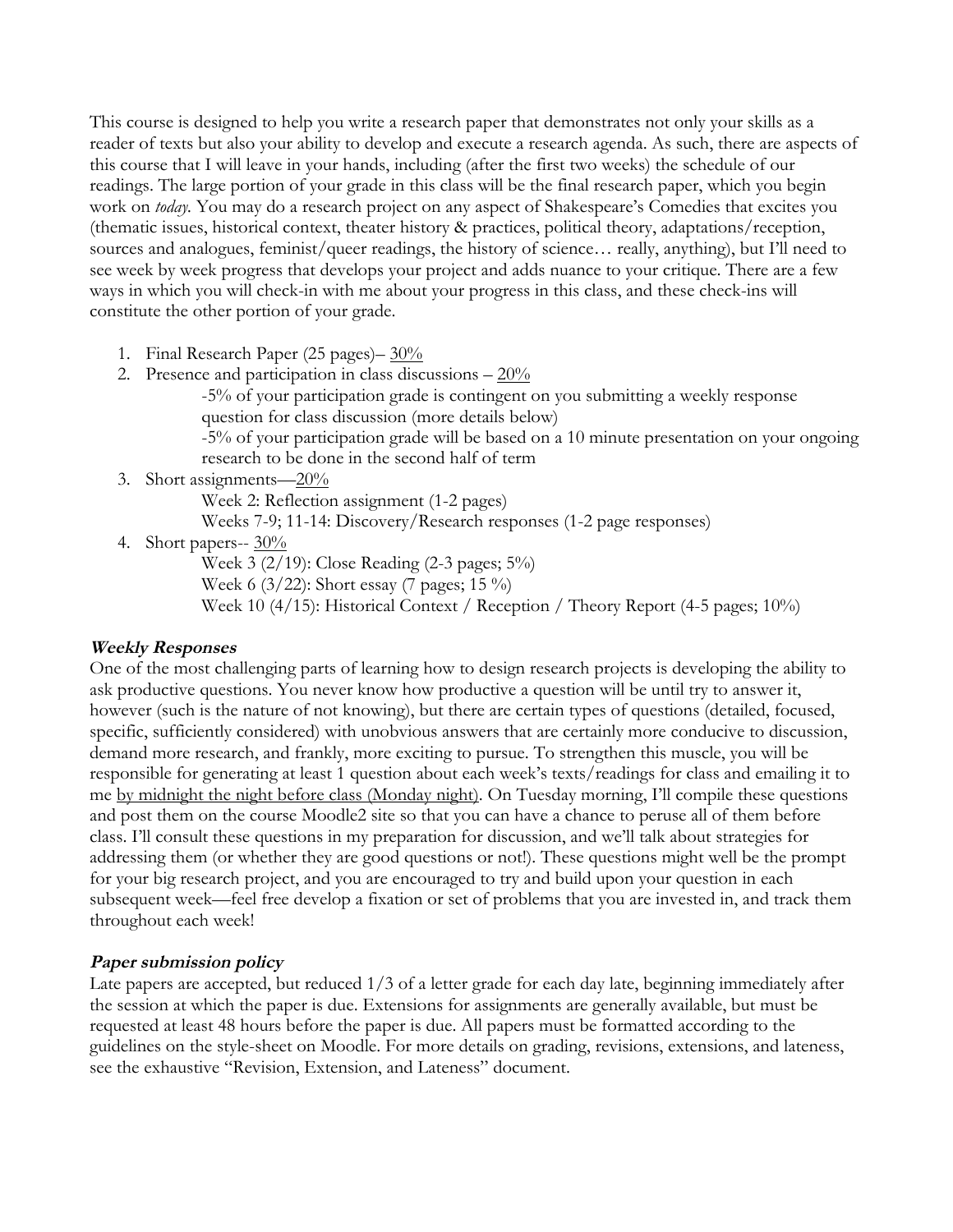### **Course Etiquette***:*

- ¶ You may refer to me in class and in emails as Adhaar (he/him pronouns)
- You must have the assigned reading for each day in class with you, in hard copy. This is a researchdriven upper-level class, and you are welcome to use laptops/tablets (not phones, though) in class if you wish, though only for consulting non-primary materials and for notetaking. I reserve the right to ask you to put away your laptop for any reason (generally, if I think you're not inattentive to class discussion or distracting others). Don't make it awkward!
- All emails for the class must contain the term "LIT352" (one word, no spaces) in the subject line, so that I can filter them into one folder. If you continually repeatedly fail to use this term, your responses might not be counted (in large part because it's super likely that I'll stop noticing them).
- ¶ You may bring not bring food to class, but drinks are fine.

# **Attendance**

Each student may miss one class over the course of the semester without a negative impact on their grade, no questions asked. Each missed session beyond the second will reduce your total final grade by one level (A to A-; A- to B+, etc.). If lateness becomes a chronic problem, they will begin to count toward absences. For special circumstances, please see me.

## **Academic Integrity**

I observe and uphold Bard's policies on academic honesty and take them very seriously. Please read the Student Handbook (http://inside.bard.edu/doso/handbook/) under "Learning at Bard" for Bard's policies regarding academic integrity. Cases of plagiarism in this class can result in an automatic failure on the assignment.

# **Course Schedule**

Note: The first three weeks of this course are organized to lay the groundwork for later weeks. After week 3, students will vote on which text or methodology they want to examine next. I've designed each week to features a play and additional readings that are aimed at a variety of different methodological approaches. Note that many of the additional readings will be on Moodle2 (M2), and that the Moodle2 site has more some more information on potential topics we might discuss.

| <b>PLAY</b>             | <b>TOPIC</b>    | <b>ADDITIONAL</b>           | METHODS DISCUSSED                             |
|-------------------------|-----------------|-----------------------------|-----------------------------------------------|
|                         |                 | <b>READINGS</b>             |                                               |
| Week 2: The             | Comic Form      | -Greenblatt, General        | -Genre Theory                                 |
| <b>Comedy of Errors</b> |                 | Introduction, Norton pp     | -Close-reading                                |
|                         |                 | $1 - 10$                    | What makes something a comedy? Why is genre   |
|                         |                 | -Maus, "Shakespearean       | important?                                    |
|                         |                 | Comedy," Norton 121-        |                                               |
|                         |                 | 124.                        |                                               |
|                         |                 | - Frye, on Comedy (M2)      |                                               |
| Week 3: A               | Theatricality & | -Syme, "The Theater of      | -Theater                                      |
| Midsummer               | Representation  | Shakespeare's Time",        | -Theater history                              |
|                         |                 | Norton pp. 93-97; 111-      | How does theatricality impact literary form?  |
| Night's Dream           |                 | 118                         | What are the points of contact and divergence |
|                         |                 | -Excerpts on theater $(M2)$ | between "story" and "spectacle"?              |
|                         |                 |                             |                                               |

\*\* Read over the options below; votes will be cast in class!\*\*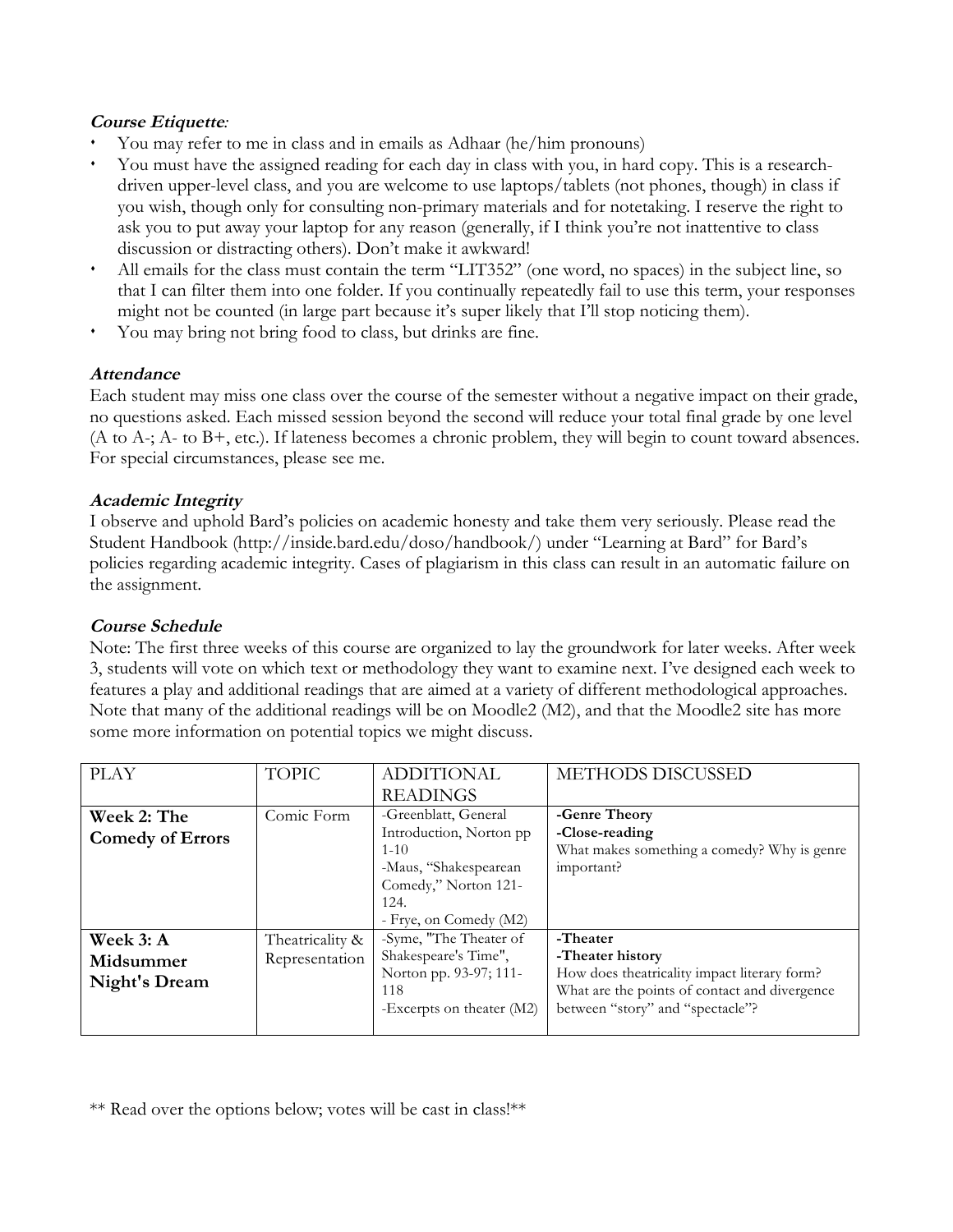| <b>READINGS</b>       | <b>TOPIC</b>   | <b>ADDITIONAL</b>                                | METHODS DISCUSSED                                                                        |
|-----------------------|----------------|--------------------------------------------------|------------------------------------------------------------------------------------------|
|                       |                | <b>READINGS</b>                                  |                                                                                          |
| Love's Labour's       | The Language   | -Barthes - A Lover's<br>Discourse (excerpts)     | -Intertextuality: Drama, Poetry & Discourse<br>How does literature produce and transform |
| Lost                  | of Love        | -Shakespeare's Sonnets                           | discourse? How do we productively read                                                   |
|                       |                | (excerpts; M2)                                   | different literary texts side by side?                                                   |
| The Merry Wives of    | The            | -Orgel - What Is a                               | -Character studies                                                                       |
| Windsor               | Shakespearean  | Character? (M2)                                  | -What is a literary character? How does                                                  |
|                       | Character      | -Forster, Aspects of the<br>Novel (M2)           | Shakespeare build characters?                                                            |
|                       |                | -Excerpts from 1H4 and                           |                                                                                          |
|                       |                | 2H4 (M2)                                         |                                                                                          |
| The Two               | Shakespeare's  | -Elyot, "The Book of the                         | -Intertextuality: Source texts                                                           |
| Gentlemen of          | Sources        | Governor" (M2)                                   | -Historicization<br>What can we do with the sources or inspirations                      |
| Verona                |                |                                                  | of a literary text?                                                                      |
|                       |                |                                                  |                                                                                          |
| The Taming of the     | Adapting/      | -10 Things I Hate About                          | -Film Analysis                                                                           |
| <b>Shrew</b>          | Modernizing    | You                                              | -Adaptation and Influence<br>How do film adaptations help us understand a                |
|                       | Shakespeare    |                                                  | text (and vice versa)?                                                                   |
| As You Like It        | Gender         | -Butler, Gender Trouble                          | -Critical Theory: Feminist/Gender Studies                                                |
|                       | Trouble        | (M2)                                             | -What kinds of thinking do feminist critiques                                            |
|                       |                |                                                  | demand, and does Shakespeare's work count as<br>feminist?                                |
| <b>Much Ado About</b> | Wit &          | -Bergson-Laughter - 1-21;                        | -Philosophy; Thinking with Literature                                                    |
| Nothing               | Laughter       | 29-38; 49-66                                     | What makes something funny, and why are                                                  |
|                       |                |                                                  | humor and comic form linked?                                                             |
| The Merchant of       | Otherness &    | -Greenblatt, Norton                              | Critical Theory: Affect Theory, Critical Race                                            |
| Venice                | Belonging      | Intro, pp. 23-26                                 | <b>Studies</b>                                                                           |
|                       |                | -Ahmed, "The<br>Organization of Hate"            | -How can literature help us think through<br>contemporary cultural issues?               |
|                       |                | (M2)                                             |                                                                                          |
| <b>Measure for</b>    | Political      | -King James, Basilikon                           | -Political Theory & Literature                                                           |
| Measure               | Power          | Doron (M2)                                       | -How do we situate literary texts within political                                       |
|                       |                | -Machiavelli, The Prince<br>(M2)                 | or legal contexts?                                                                       |
| <b>Twelfth Night</b>  | Clowning and   | -Bakhtin - On the                                | -Theater history: Clowning                                                               |
|                       | Carnival       | Carnivalesque (M2)                               | -What constitutes a clown, what function does it                                         |
|                       |                | -Thomson, "Clowns,                               | serve, and what is its legacy?                                                           |
| Troilus and           | Shakespearean  | Fools, and Knaves" (M2)<br>-Derrida, "The Law of | -Genre Theory                                                                            |
| Cressida              | Inscrutability | Genre" (M2)                                      | -Critical Theory: Deconstruction                                                         |
|                       |                |                                                  | -How can we address and think about ambiguity                                            |
|                       |                |                                                  | or undecidability in productive ways?                                                    |
| All's Well that Ends  | Textual        | -First Folio (M2)<br>-Orgel, "What is a Text?"   | -Textual Criticism<br>-How does the complicated textual and editorial                    |
| Well                  | Cruxes         | (M2)                                             | history of Shakespeare's plays impact the way we                                         |
|                       |                | -Cloud, "The very names                          | understand them?                                                                         |
|                       |                | of the Persons" (M2)                             |                                                                                          |
|                       |                | -Gossett, "Textual                               |                                                                                          |
|                       |                | Introduction," Norton<br>968-970.                |                                                                                          |
|                       |                |                                                  |                                                                                          |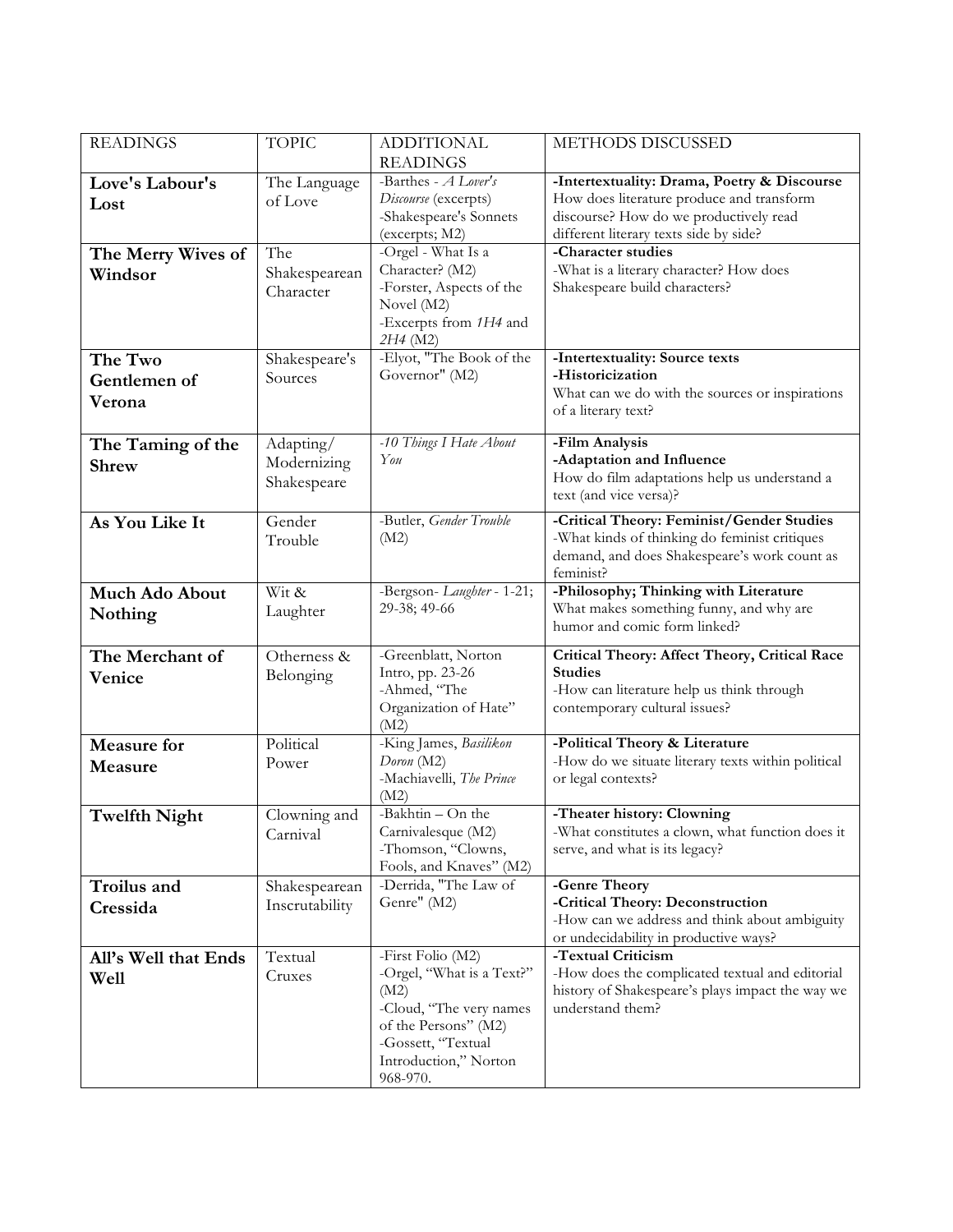# **Revision, Extensions, and Lateness**

What (I assume) you care about most, academically and intellectually:

- 1. Improving your ability to think carefully about and analyze texts.
- 2. Sharing your ideas in clear, focused, persuasive ways.

What course assignments are designed to help you accomplish:

- 1. Develop and evaluate your ability to think carefully about and analyze texts.
- 2. Assess whether your ideas are being shared in clear, focused, persuasive ways.
- 3. Understand that thinking and writing take time, demand patience and are hard work. As a result,

managing your time wisely and producing writing in a responsible manner are also integral to what you must learn in this class and in college in general.

So, in case it isn't clear: if you manage your time well, we can talk entirely about what I think matters most to you. My commitment to helping you do  $#1 \& #2$  depends on  $#3$ , and has led me to institute a course-wide revision policy:

# **REVISION POLICY**

### **You are allowed to revise and resubmit every written assignment if you so choose, in order to receive a better grade or improve your writing.**

Some caveats:

- The deadline for these revisions will be 2 weeks from the day I give you your grades on the initial iteration.
- In order to write a revision, you *must meet with me personally* to talk about what you plan to do as you revise. It doesn't have to take long; we can just make sure you understand my comments.
- The timeline for doing revisions expires on the day the final paper is due at the end of term.
- You are not guaranteed a better grade on the revision. It will be graded as a standalone piece of writing. You are, however, guaranteed not to receive a *lower* grade if your revision is a disaster. So, be ambitious and take risks in your revision; good writing, unfortunately, is not always reflective of the effort that went into it.

If you submit your essays on time, you'll get a maximum amount of time to do revisions, and you'll get to focus exactly on what you're in this class to focus on. I understand, however, that your schedules are hectic and sometimes these deadlines are a burden. So, I have what I believe is a fairly generous extension policy:

# **EXTENSION POLICY**

### **For all assignments that will not be subject to in-class peer-review (and I'll let you know beforehand which those are), you are entitled to an extension if you request one.**

#### Caveats:

- You must request your extension **at minimum 48 hours before the assignment is due**. To clarify: if the assignment is due at 10:10am on a Wednesday, you must ask me for an extension at the latest by 10:10am on Monday, and we can then have a conversation about when it would make sense for the new deadline to be set (usually, I give up to 5 days).
- You are still allowed to revise an essay you submit after receiving an extension, but the deadline for your revision will be the same as it is for everyone else. You might get comments on your essay back after everyone else, so you'll have less of a window for that revision (and to meet with me to discuss it beforehand).